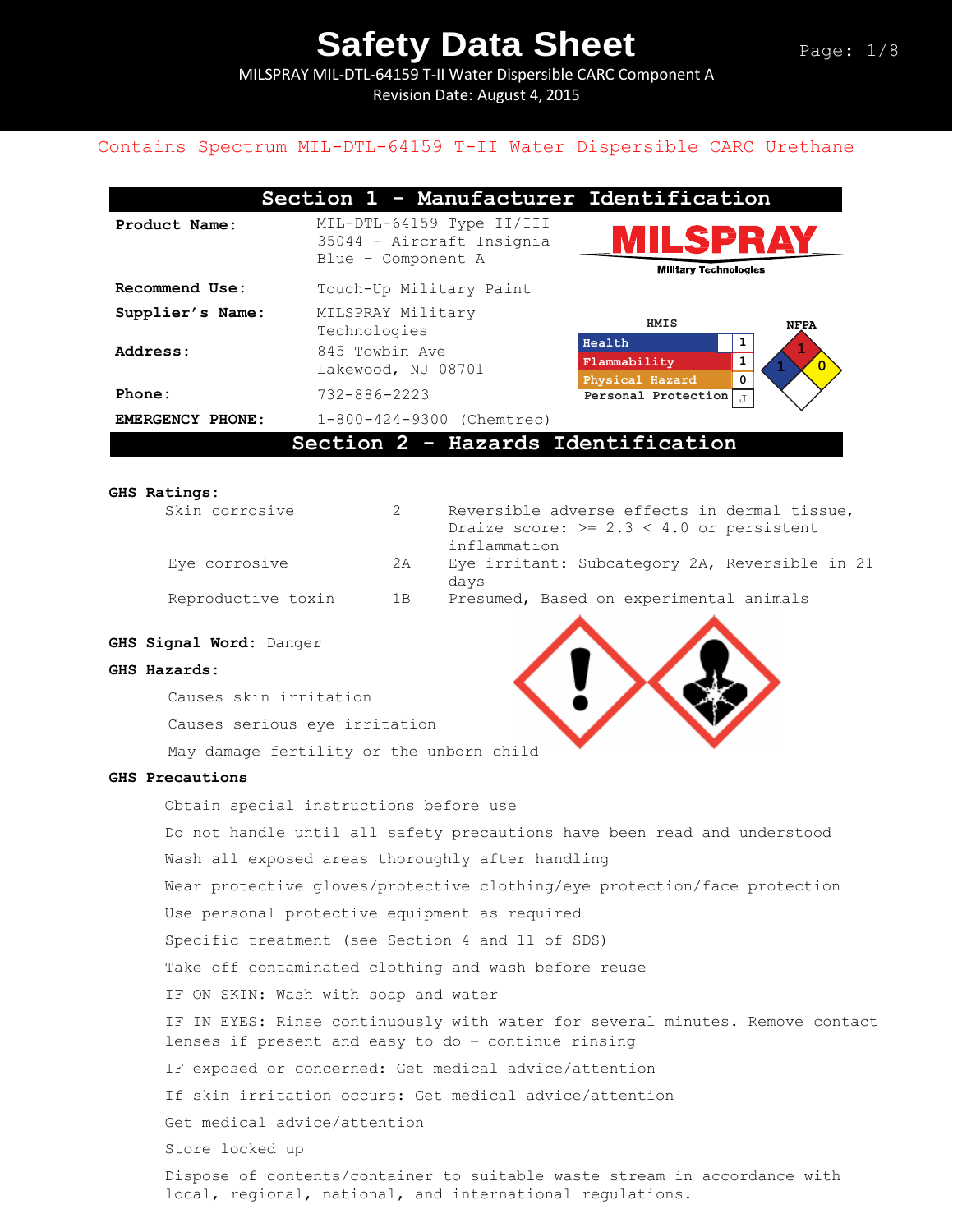MILSPRAY MIL-DTL-64159 T-II Water Dispersible CARC Component A Revision Date: August 4, 2015

## **Section 3 - Composition/Information on Ingredients**

| Chemical                                       | CAS No.          | Weight<br>Percent |
|------------------------------------------------|------------------|-------------------|
| Water                                          | $7732 - 18 - 15$ | $40 - 50%$        |
| Non-Hazardous Coloring Pigment                 | Pigment          | $10 - 20$ %       |
| <b>Trade Secret</b>                            | N/A              | $10 - 20$ %       |
| Polymeric condensate of urea &<br>formaldehyde | $9011 - 05 - 6$  | $5 - 10$ %        |
| n-Methyl-2-Pyrrolidone                         | $872 - 50 - 4$   | $1 - 5%$          |
| Ethene, Homopolymer                            | $68441 - 17 - 8$ | $1 - 5%$          |
| Inorganic Metal Oxide                          | $1317 - 61 - 9$  | $1 - 5%$          |

### **Section 4 - First Aid Measures**

**EYE CONTACT: I**f symptoms develop, move individual away from exposure, and into fresh air. Flush eyes gently with water shile holding eyelids apart. If symptoms persist or if there is any visual difficulty, seek immediate medical attention. **SKIN CONTACT:** Remove contaminated clothing. Wash exposed area with soap and water. If symptoms persist, seek medical attention. Launder clothing before reuse.

**INHALATION:** If symptoms develop, move individual away from exposure and into fresh air. If symptoms persist, seek medical attention. If breathing is difficult, administer oxygen. Keep person warm and quiet; seek immediate medical attention.

**INGESTION:** Seek medical attention. If individual is drowsy or unconscious, do not give anything by mouth; place individual on the left side with the head down. Contact a physician, medical facility, or poison control center for advice about whether to induce vomiting. If possible, do not leave individual unattended.

**NOTE TO PHYSICIAN:** Preexisting disorders of the following organs (or organ systems) may be aggravated by exposure to this material: lung (ie; asthma-like conditions), skin (redness or rash-like symptoms, irritation)

### **Section 5 - Fire Fighting Measures**

**FLASH POINT:** 95 C (203 F)

**LEL:** 1.00 **UEL:** 10.00

**SUITABLE EXTINGUISHING MEDIA:** Use water, foam, Carbon Dioxide, or Dry Chemical fire fighting apparatus.

**UNSUITABLE EXTINGUISHING MEDIA:** Not available.

**UNUSUAL FIRE & EXPLOSION HAZARDS:** This water based solution in non-flammable however, in a fire situation vapors that are heavier than air and may travel along the ground or be moved by ventilation and ignited by heat, pilot lights, other flames, or other ignition sources at locations distant from material handling area. Never use welding or cutting torch on or near containers even when empty, as product and/or product residue can ignite explosively.

**PRODUCTS OF COMBUSTION:** May form oxides of carbon, and nitrogen.

**PROTECTION OF FIREFIGHTERS:** Treat all fires as chemical in nature. The use of water may be suitable as an extinguishing media, but will be helpful in keeping adjacent containers cool. Avoid spreading burning liquid with water used for cooling purposes.

**FIRE FIGHTING EQUIPMENT:** Firemen and emergency responders: wear full turnout gear or Level A equipment including positive-pressure, self-contained breathing apparatus (SCBA), and chemical resistant personal protective equipment. Refer to the personal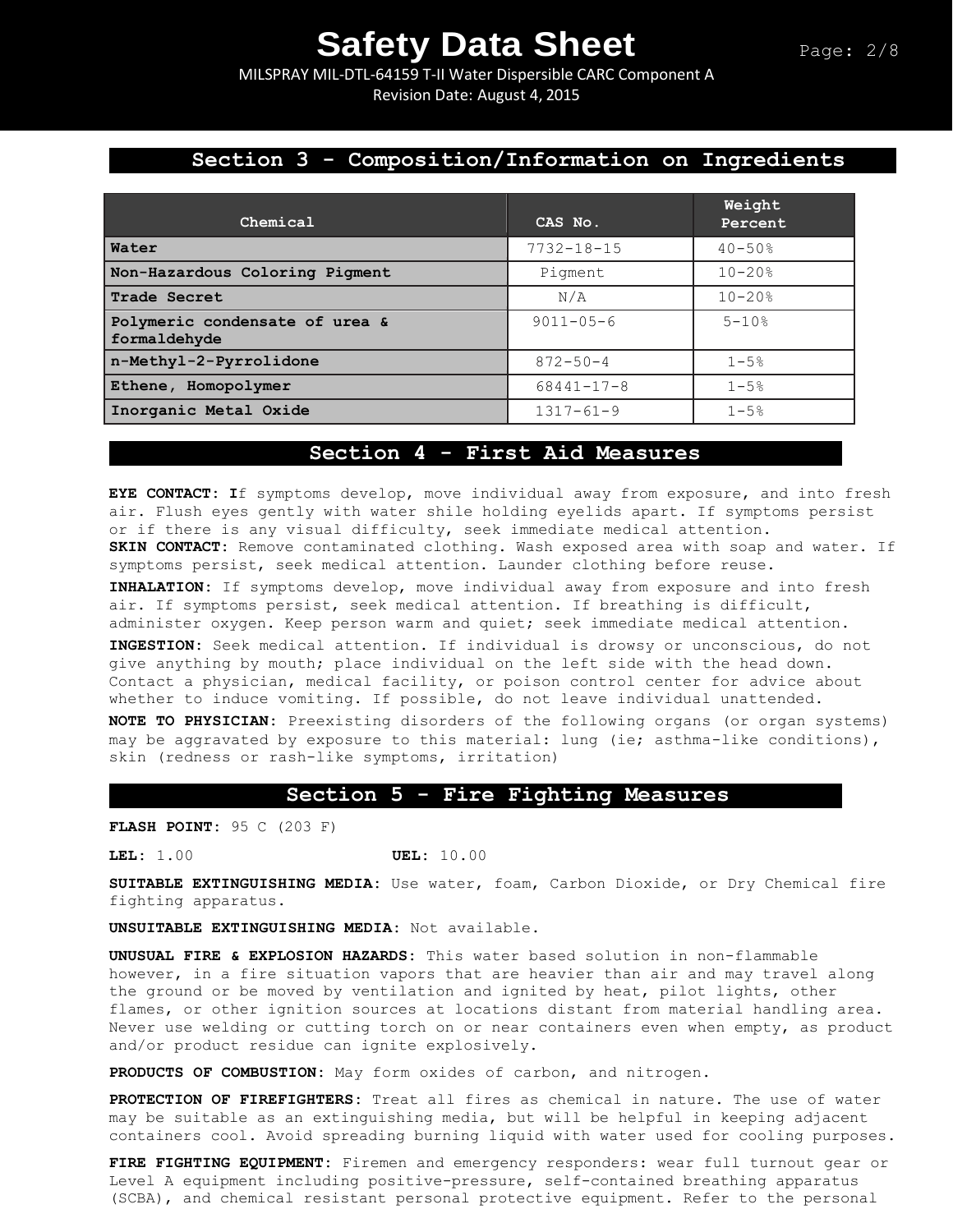MILSPRAY MIL-DTL-64159 T-II Water Dispersible CARC Component A Revision Date: August 4, 2015

```
protective equipment section of this SDS.
NFPA 704: Health = 1 Flammability = 1 Instability = 0
```
## **Section 6 - Accidental Release Measures**

**PERSONAL PRECAUTIONS:** Not available.

**SPILL AND LEAK PROCEDURES:** Spill supervisor - Ensure cleanup personnel wear all appropriate Personal Protective Equipment (PPE), including respiratory protection. Remove all ignition sources. Keep nonessential personnel away from the contaminated area.

**ENVIRONMENTAL PRECAUTIONS:** Stop spill at source, and prevent material from entering drains, sewers, streams or other bodies of water.

**METHODS OF CONTAINMENT:** Dike spill area with suitable absorbant material or chemical booms to limit spreading.

#### **METHODS OF CLEAN-UP:**

**SMALL SPILLS:** Ventilate area, and keep sources of ignition and hot metal surfaces isolated from the spill Absorb liquid using vemiculite, sawdust, speedy-dry, or other suitable floor absorbant material Use only non-sparking tools to collect and transfer to a suitable container for disposal in accordance with local, and federal regulations.

**LARGE SPILLS:** Eliminate all ignition sources, and ventilate area. Persons not wearing protective equipment should be excluded from area of spill until clean-up has been completed. Stop spill at source, and prevent material from entering drains, sewers, streams or other bodies of water. Dike spill area with suitable absorbant material or chemical booms to limit spreading. If runoff occurs, notify authorities as required. Pump or vacuum transfer spilled product to clean containers for recovery. Absorb unrecoverable product, and transfer contaminated absorbent, soil and other materials to containers for disposal in accordance with local, state, and federal regulations. Note; use only non-sparking equipment to clean up spills.

**OTHER INFORMATION:** Not available.

## **Section 7 - Handling and Storage**

#### **HANDLING PRECAUTIONS**:

Wear all appropriate Personal Protective Equipment (PPE). Wear respiratory protection or ensure adequate ventilation at all times as vapors can accumulate in confined or poorly ventilated areas. Use the product in a manner which minimizes splashes and/or the creation of dust. Keep containers dry and closed when not in use. Do not handle or store material near heat, sparks, open flames, or other sources of ignition. Sufficiently ground container when transferring material from one container to another.

Emergency eyewash fountains and safety showers should be available in the immediate vicinity of potential exposure. Sudden release of hot organic chemical vapors or mists from process equipment operating at elevated temperatures and pressures, or sudden ingress of air into vacuum equipment, may result in ignitions without the presence of obvious ignition sources. Any use of this product in elevated temperature, pressurized, or vacuum process should be thoroughly evaluated to establish and maintain safe operating conditions. Storage Requirements: Store this material in tightly sealed original containers only, in a segregated area with adequate ventilation to prevent a build-up of "fumes" that could pose a safety hazard with regard to personal exposure and fire. Keep all sources of ignition away from storage area, and store material at temperatures between 50 to 80 degrees F.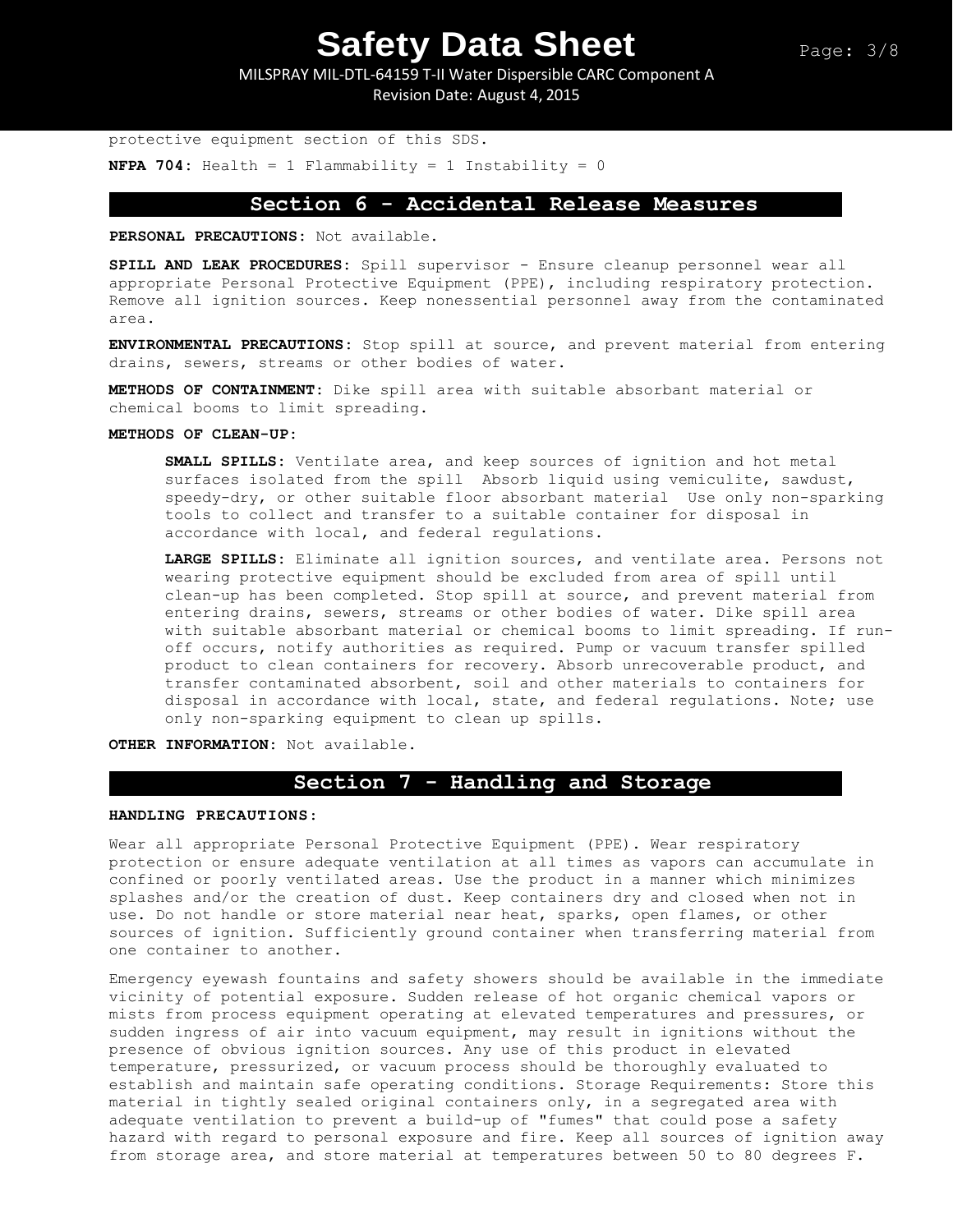MILSPRAY MIL-DTL-64159 T-II Water Dispersible CARC Component A Revision Date: August 4, 2015

## **Section 8 - Exposure Controls/Personal Protection**

| Chemical                                          | <b>OSHA</b>                               | <b>ACGIH</b>                                 | Other                                                                                      |
|---------------------------------------------------|-------------------------------------------|----------------------------------------------|--------------------------------------------------------------------------------------------|
|                                                   | Exposure                                  | Exposure                                     | Exposure                                                                                   |
|                                                   | Limits                                    | Limits                                       | Limits                                                                                     |
| Water                                             | OELs not                                  | OELs not                                     | Not.                                                                                       |
|                                                   | established                               | established                                  | Established                                                                                |
| Non-Hazardous<br>Coloring<br>Pigment              | PEL $10mg/m3 -$<br>TWA (nuisance<br>dust) | TLV $5mg/m3 -$<br>TWA<br>(nuisance)<br>dust) | Not.<br>established                                                                        |
| Trade Secret                                      | Not.                                      | Not.                                         | Not.                                                                                       |
|                                                   | established                               | established                                  | established                                                                                |
| Polymeric condensate<br>of urea &<br>formaldehyde | OELs not<br>established                   | OELs not<br>established                      | PEL 15mg/m3<br>$-$ TWA<br>(total<br>dust)<br>PEL 5mg/m3<br>$-$ TWA<br>(respirable<br>dust) |
| n-Methyl-2-                                       | OELS not                                  | OELs not                                     | PEL 25 ppm-                                                                                |
| Pyrrolidone                                       | established                               | established                                  | TLV                                                                                        |
| Ethene, Homopolymer                               | OELs not                                  | OELs not                                     | Not.                                                                                       |
|                                                   | established                               | established                                  | established                                                                                |
| Inorganic Metal                                   | OELs not                                  | OELs not                                     | Not.                                                                                       |
| Oxide                                             | established                               | established                                  | established                                                                                |

**ENGINEERING CONTROLS:** Ensure that any processing ovens are vented to prevent the introduction of fumes into the workplace, and to prevent a build up of fume within the oven. Use only explosion proof equipment, and ground containers and transfer equipment. Use only chemically resistant transfer equipment, and measuring containers.

**EYE PROTECTION**: The use of safety glasses, chemical goggles, and/or face shields are recommended to safeguard against potential eye contact, irritation, or injury. The availability of eye wash stations when using this product is highly recommended. The use of safety glasses, chemical goggles, and/or face shields are recommended to safeguard against potential eye contact, irritation, or injury. The availability of eye wash stations when using this product is highly recommended.

**SKIN PROTECTION:** The use of chemical resistant gloves is recommended to prevent repeated or prolonged contact with the skin. Wear impervious clothing and boots. The use of chemical aprons is advised when working with and/or transferring these materials. The availability of safety showers in work areas is recommended.

**RECOMMENDED VENTILATION:** General mechanical ventilation may be sufficient to keep product vapor concentrations within specified time-weighted averages. If general ventilation proves inadequate to maintain safe vapor concentrations, supplemental local exhaust may be required.

**RESPIRATORY PROTECTION**: If workplace exposure limits of product or any component is exceeded, the use of a NIOSH/MSHA respirator will be necessary. In general the use of an organic vapor cartridge with a dust/mist pre-filter will be sufficient. In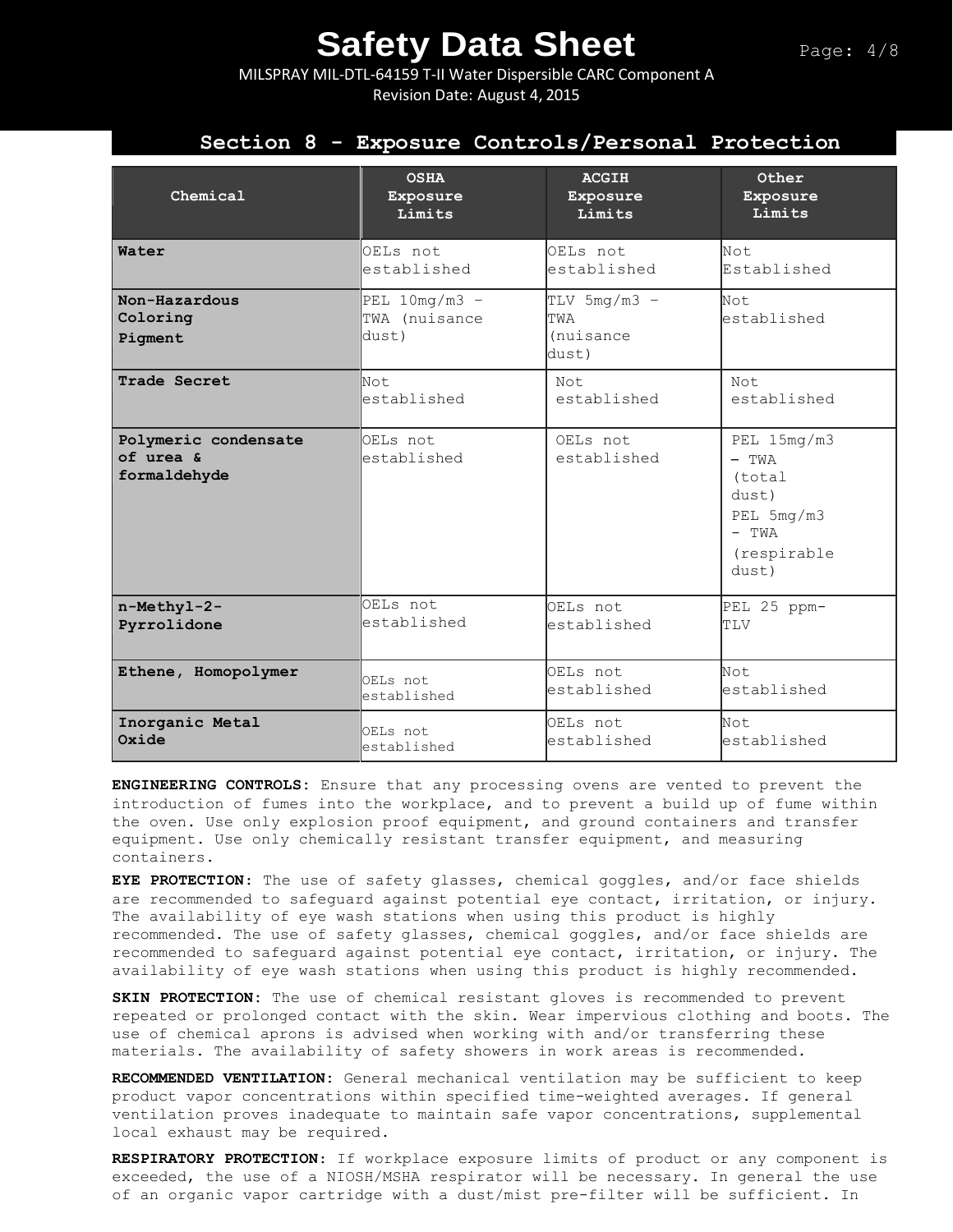MILSPRAY MIL-DTL-64159 T-II Water Dispersible CARC Component A Revision Date: August 4, 2015

the absence of proper environmental controls, a NIOSH/MSHA approved air supplied respirator is advised.

**CONTAMINATED EQUIPMENT:** Dispose of the waste in compliance with all Federal, state, regional, and local regulations.

**HYGIENE:** Not available.

### **Section 9 - Physical and Chemical Properties**

**APPEARANCE:** Viscous liquid either colored or milky depending on product. **ODOR:** Strong solvent/ammonia type odor. **ODOR THRESHOLD:** Not available. **PHYSICAL STATE:** Liquid **% Volume Volatile:** 66.94 **Formula Lb/Gal:** 10.52 **Boiling Range:** 77 to 100ᵒC **EVAPORATION RATE:** Slower than ether. **pH:** Not available. **MELTING POINT/FREEZING POINT:** Not available. **FLASH POINT:** 95 C (203 F) **FLAMMABILITY:** Not available. **UPPER/LOWER LIMITS FLAMMABILITY:** 10.00/1.00 **VAPOR PRESSURE:** Not available. **RELATIVE DENSITY:** 1.261 **SOLUBITLITY:** Not available. **PARTITION COEFFICICIENT:** Not available. **AUTO-IGNITION TEMPERATURE:** Not available. **DECOMPOSITION TEMPERATURE:** Not available. **VISCOSITY:** Not available. **VAPOR DENSITTY:** Heavier than air. **Lbs VOC/Gallon Less Water:** 0.93 **Gms VOC/Liter Less Water:** 111

## **Section 10 - Stability and Reactivity**

Components of this mixture may be incompatible with various materials, and will fume certain combustion products. It is recommended that only Spectrum's authorized materials are combined with Spectrum's finished products.

**STABILITY:** Stable.

**CONDITIONS TO AVOID:** Not available.

**INCOMPATIBLE MATERIALS:** The following incompatibilities may exist with components of this product:

Non-reactive material Strong oxidizing agents Acids, strong oxidizing agents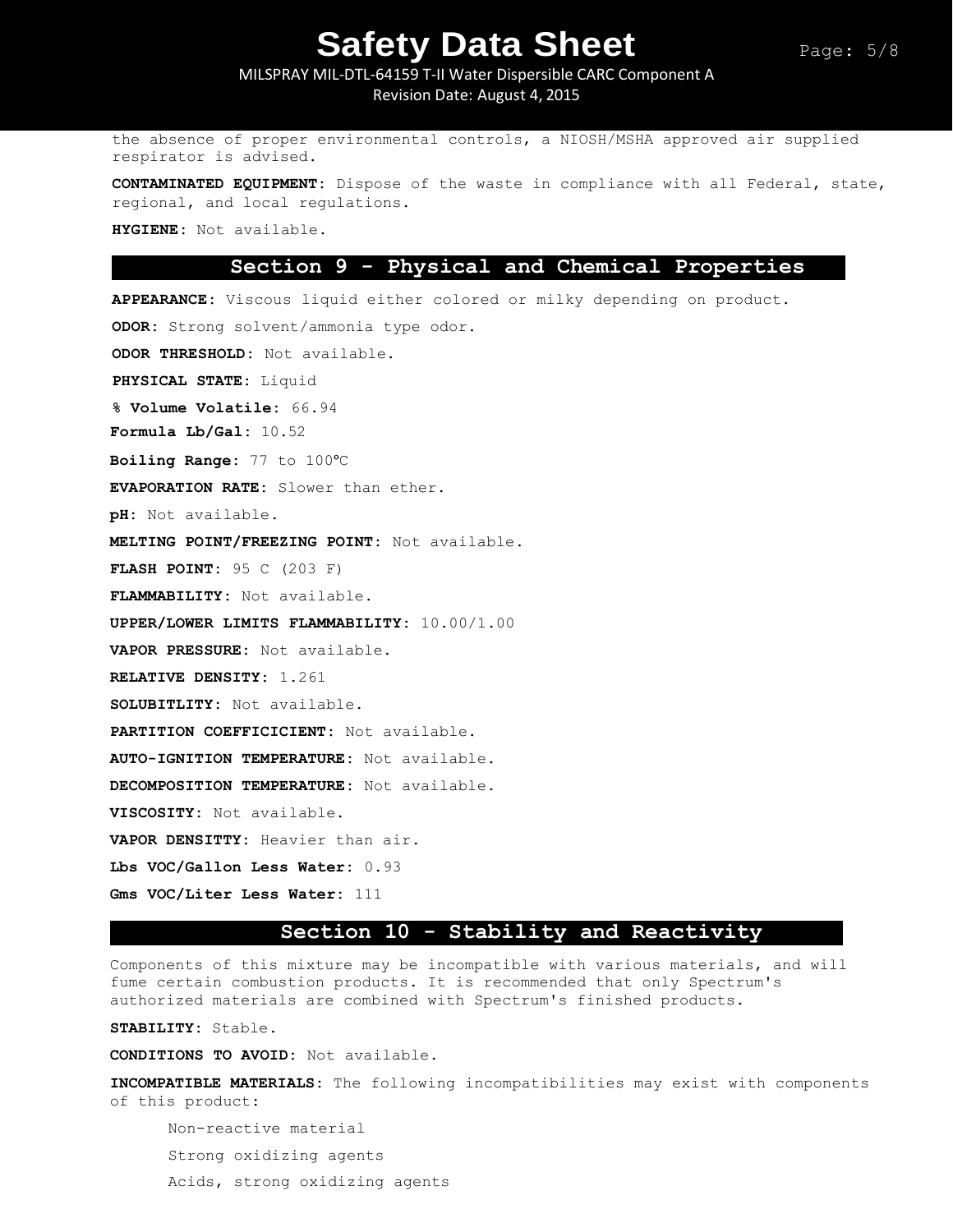MILSPRAY MIL-DTL-64159 T-II Water Dispersible CARC Component A

Revision Date: August 4, 2015

**HAZARDOUS DECOMPOSITION PRODUCTS:** Thermal decomposition in the presence of air may yield the following; May form: aldehydes, carbon dioxide and carbon monoxide, ketones, organic acids. Oxides of carbon, such as carbon dioxide & carbon monoxide.

**POSSIBILITY OF HAZARDOUS REACTIONS:** Hazardous polymerization will not occur.

### **Section 11 - Toxicological Information**

**LIKELY ROUTES OF EXPOSURE:** Eye contact, Skin contact, Ingestion, and Inhalation

**EYE:** Can cause eye irritation. Symptoms include stinging, tearing, redness, and swelling of eyes.

**INHALATION:** Breathing of vapor or mist is possible. Breathing small amounts of this material during normal handling is not likely to cause harmful effects. Breathing large amounts may be harmful. Symptoms usually occur at air concentrations higher than the recommended exposure limits.

**SKIN:** May cause mild skin irritation. Prolonged or repeated contact may dry the skin. Symptoms may include redness, burning, drying and cracking of skin, and skin burns. Passage of this material into the body through the skin is possible, but it is unlikely that this would result in harmful effects during safe handling and use.

**Ingestion:** Swallowing small amounts of this material during normal handling is not likely to cause harmful effects. Swallowing large amounts may be harmful. This material can get into the lungs during swallowing or vomiting. This results in lung inflammation and other lung injury.

**SYMPTOMS OF EXPOSURE:** Signs and symptoms of exposure to this material through breathing, swallowing, and/or passage of the material through the skin may include: mouth and throat irritation, stomach or intestinal upset, irritation of the nose, throat & airways, central nervous system depression, high blood sugar, coma.

**MEDICAL CONDITIONS AGGRAVATED BY EXPOSURE:** Signs and symptoms of exposure to this material through breathing, swallowing, and/or passage of the material through the skin may include: mouth and throat irritation, stomach or intestinal upset, irritation of the nose, throat & airways, central nervous system depression, high blood sugar, coma.

**TARGET ORGANS:** Reproductive System, Skin:

This material shortens the time of onset or worsens the liver and kidney damage induced by other chemicals. Overexposure to this material has been suggested as a cause of the following effects in laboratory animals: mild, reversible liver effects, mild, reversible kidney effects, blood abnormalities.

**CANCER INFORMATION:** Based on the available information, this material cannot be classified with regard to carcinogenicity. This material is NOT listed as a carcinogen by the International Agency for Research on Cancer, the National Toxicology Program, or the Occupational Safety and Health Administration.

**Carcinogenicity:** The following chemicals comprise 0.1% or more of this mixture and are listed and/or classified as carcinogens or potential carcinogens by NTP, IARC, OSHA (mandatory listing), or ACGIH (optional listing) .

CAS Number-None; Description-N/A; % Weight-N/A; Carcinogen Rating-N/A

**DEVELOPMENTAL INFORMATION:** This material (or a component) may be harmful to the human fetus based on positive test results with laboratory animals. Case studies show that prolonged intentional abuse of this product during pregnancy can cause birth defects in humans.

**MIXTURE TOXICITY:** Inhalation Toxicity LC50: 5mg/L **COMPONENT TOXICITY:** n-Methyl-2-Pyrrolidone (872-50-4) Oral LD50: 4,150 mg/kg (Rat)

Dermal LD50: 5,000 g/kg (Rat)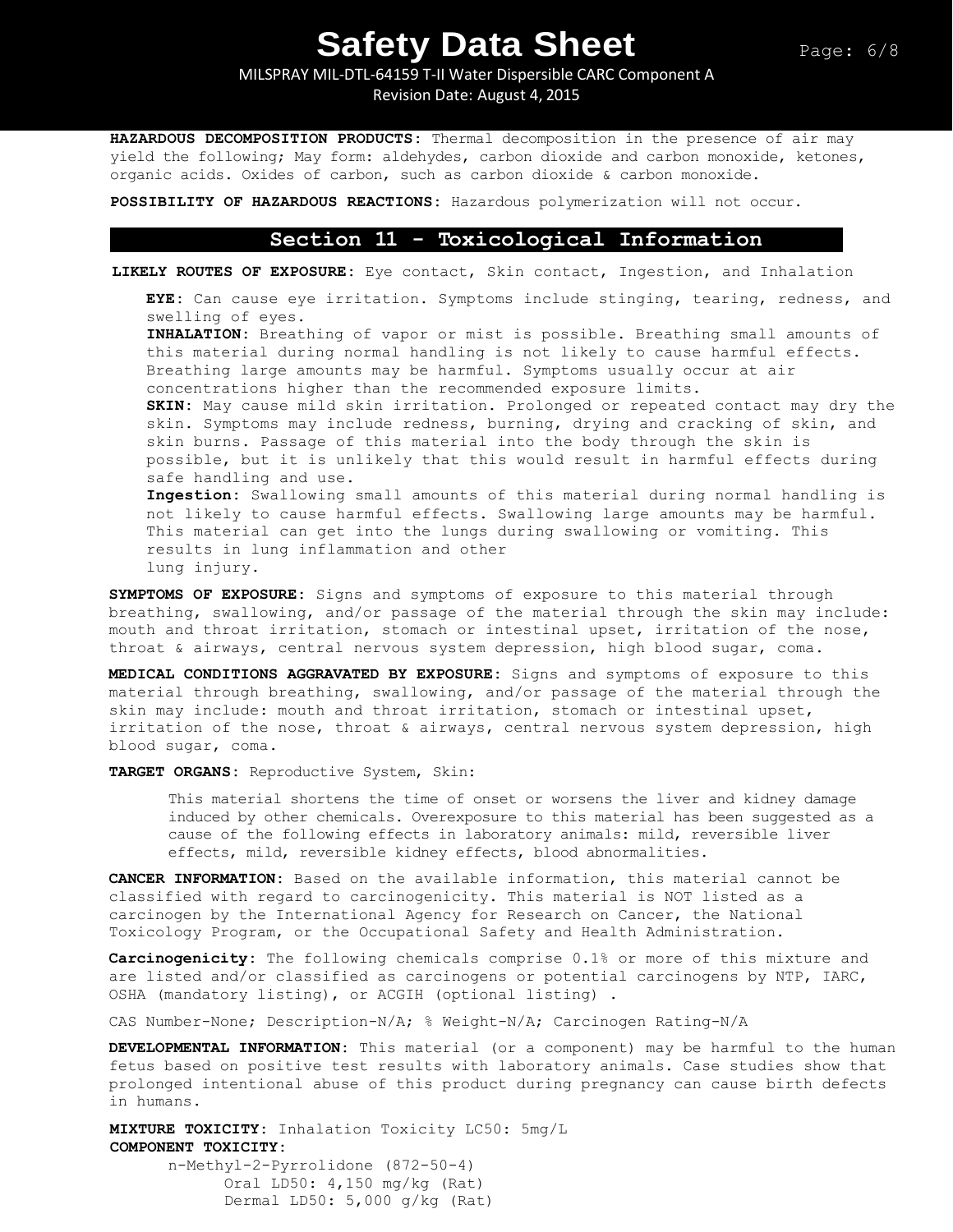MILSPRAY MIL-DTL-64159 T-II Water Dispersible CARC Component A Revision Date: August 4, 2015

Inhalation LC50: 5 mg/L (Rat)

### **Section 12 - Ecological Information**

**Component Ecotoxicity**

### **Section 13 - Disposal Considerations**

As the US EPA, state, regional, and other regulatory agencies may have jurisdiction over the disposal of your facility's hazardous waste, it is incumbent upon you, the hazardous waste generator, to learn of and satisfy all the requirements which affect you. Dispose of the hazardous waste at a properly licensed and permitted disposal site or facility. Ensure conformity to all applicable hazardous waste disposal regulations.

The US EPA Hazardous Waste Numbers which follow are applicable to this unadulterated product if the product enters the "waste stream." Refer to Title 40 of the Code of Federal Regulations, Part 261 (40 CFR 261). This part of the Code identifies solid wastes which are subject to regulation under various sections of the Code and which are subject to the notification requirements of Section 3010 of the Resource Conservation and Recovery Act (RCRA).

### **Section 14 - Transport Information**

#### **DOMESTIC (USDOT):**

Proper Shipping Name: Non-Hazardous Water Base Paint UN Number: Not Regulated Hazard Class: Not applicable. Packing Group: Not applicable.

## **Section 15 - Regulatory Information**

Other regulatory information is listed where applicable.

**State of California Safe Drinking Water and Toxic Enforcement Act of 1986 (Proposition 65):** WARNING! This product contains the following chemicals which are listed by the State of California as carcinogenic or a reproductive toxin:

872-50-4 n-Methyl-2-Pyrrolidone 1 to 5 %

**Commonwealth of Massachusetts "Right to Know":** This product contains the following toxic or hazardous substances which appear on the Massachusetts Substance List:

n-Methyl-2-Pyrrolidone 1 to 5 %

**New Jersey Worker and Community Right To Know Hazardous Substance List:** The following substances appear on the New Jersey Right To Know Hazardous Substance List:

n-Methyl-2-Pyrrolidone 1 to 5 %

**Commonwealth of Pennsylvania Worker and Community Right-To-Know Act:** This product contains the following chemicals which appear on the Pennsylvania Hazardous Substance List:

872-50-4

#### **EU Risk Phrases**

R43: May cause sensitization by skin contact

#### **Safety Phrase:**

S23: Do not breathe gas/fumes/vapor/spray (appropriate wording to be specified by